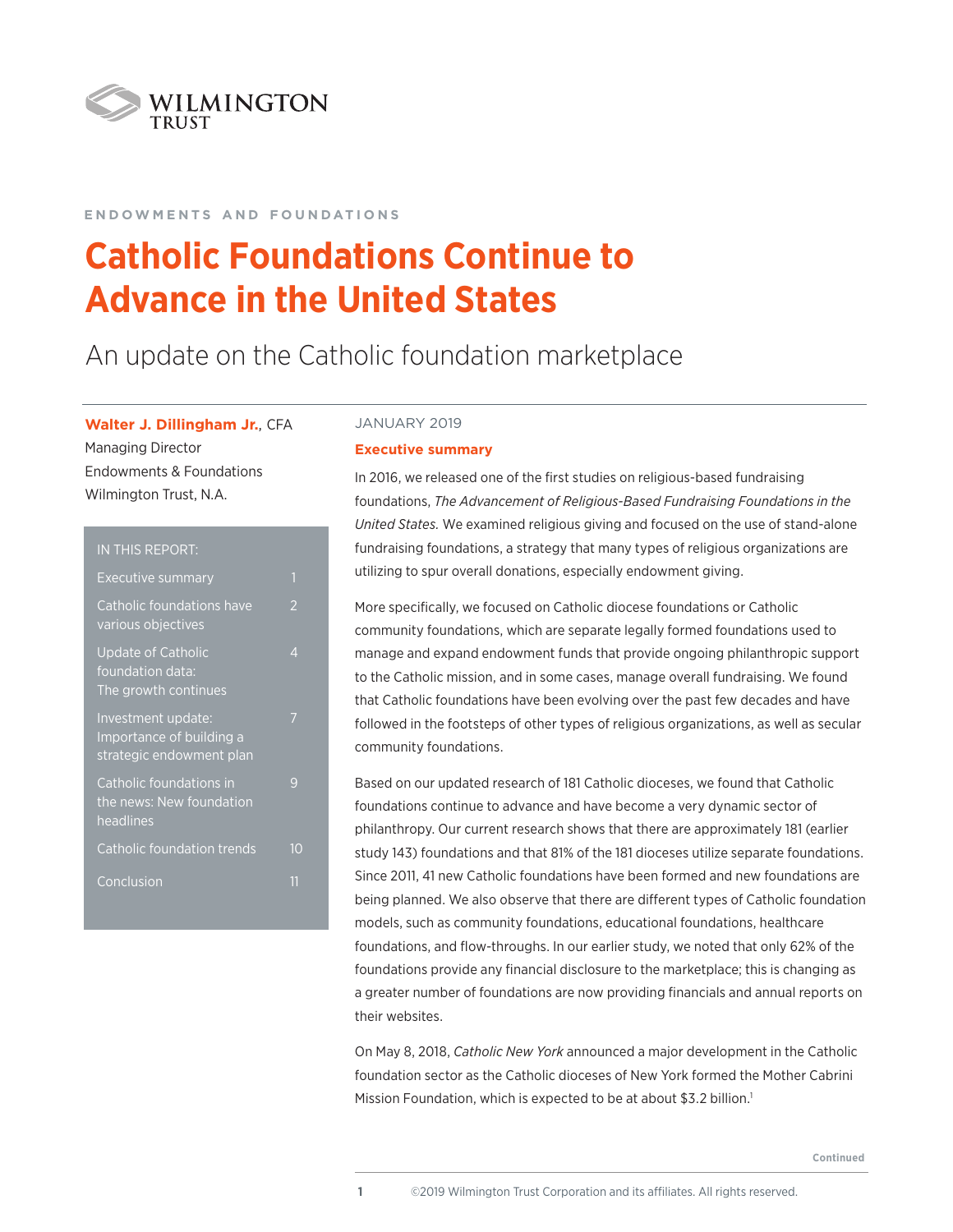



PATRICK'S<br>CATHEDRAL

As part of this new report, we reviewed all of the Catholic foundations in the United States to assess their current assets and growth trends. We spoke with some dioceses that are considering a new foundation. We completed a listing of 181 foundations in the U.S.; this includes a full listing of their asset totals, ranking, and growth rates. We have also tracked the reporting policies of each foundation, which will be covered in a later report. It's estimated that there is over \$9.5 billion invested in these foundations, with the average foundation assets at \$38.1 million (excluding Mother Cabrini Health Foundation), with the median foundation at \$20.0 million. Currently, there are 42 foundations that have investment assets of over \$50 million.

In this study, we also observe that the most successful foundations take a holistic approach to their growth strategy, in that the focus is on both fundraising and investment performance to grow their endowments. We call this a Strategic Endowment Plan (SEP) and review the key components of an SEP. These strategies can help a foundation expand for the long term. As part of our endowment and foundation services, we help our clients develop a strategic endowment plan, which includes a peer review and foundation ranking.

## **Catholic foundations have various objectives**

As mentioned in our initial study in 2016, Catholic foundations are fundraising tools that help dioceses (including the parishes) to be more effective in fundraising by offering a centralized fundraising resource. At the same time, foundations also act as an investment management vehicle, which provide professional management and administration of planned giving/endowment funds for the diocese and related Catholic entities. Foundations seek to grow their endowment funds because as the endowments grow, the annual spending dollars increase for the benefit of the Catholic mission. Finally, Catholic foundations are important fundraising vehicles for the church in that all the funds are invested in a separate foundation that is separate from the church.

*"Traditional forms of stewardship campaigns seeking annual 'pledges' generally do not resonate with newer members of a church who do not have a pledging history. Foundations help a church broaden its fundraising perspective. Planned legacy gifts, for example, are more likely when prospective donors see the funds are well cared for and thoughtfully dispersed over time. Churches may also experience windfall gains when selling property or air rights. A well-structured foundation gives the congregation a safe place for the funds to reside and grow while members take the time needed in a process to decide how best to use the funds to advance their mission rather than the money burning a hole in their pockets. Matching gifts and many grants also become accessible if the foundation is established as a separate 501c3 which does not restrict the use of funds for religious purposes. These are among the reasons denominational and non-denominational Christian churches have and are establishing their own foundations or accessing the services of denominational or community foundations."*

—John Scibilia, executive director, Council for Church Advisors, August 14, 2018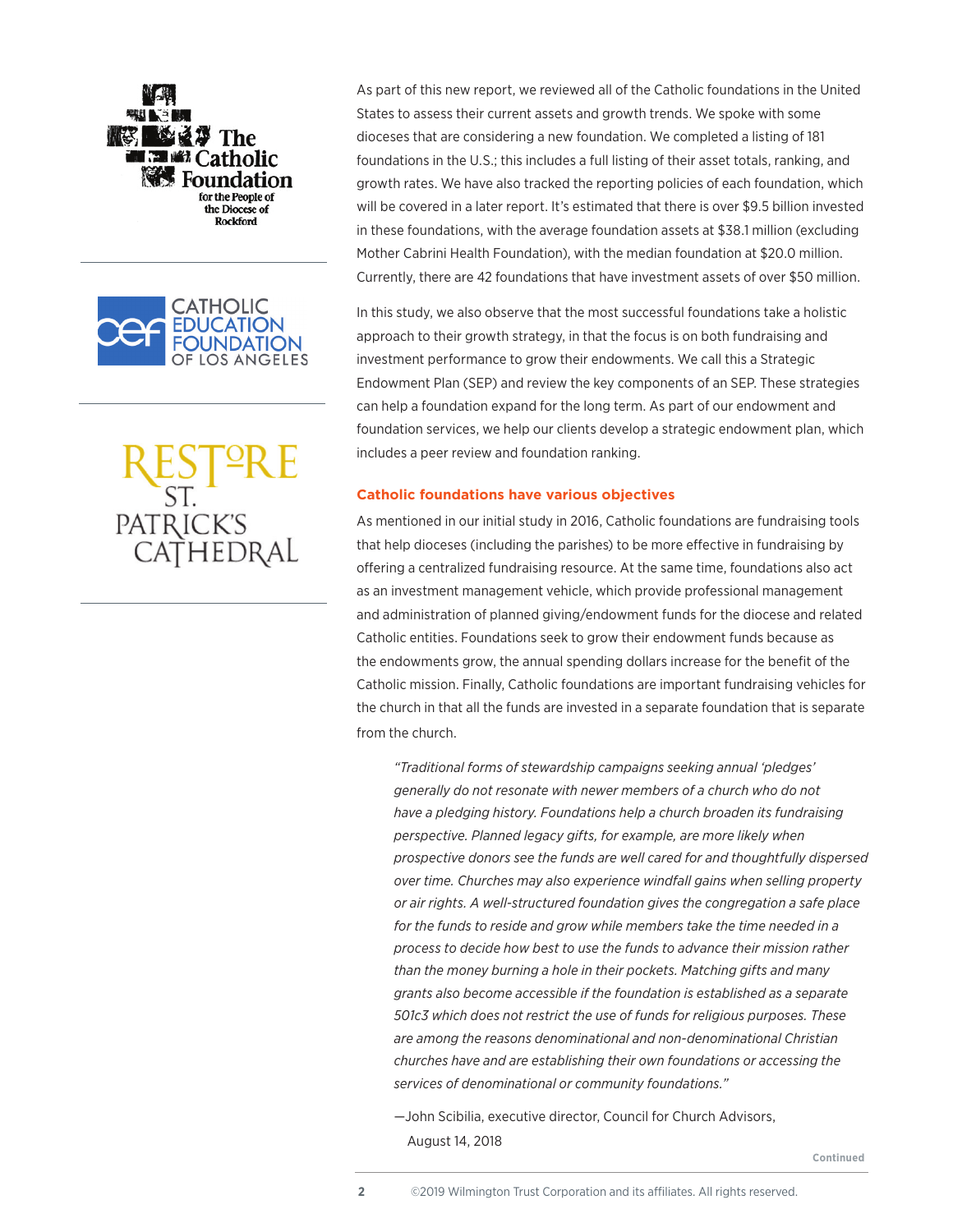### **Types of Catholic foundations**

| <b>Type of foundation</b>                                       | <b>Objective</b>                                                                                                     | <b>Examples</b>                                                            | Sample foundation purpose                                                                                                                |
|-----------------------------------------------------------------|----------------------------------------------------------------------------------------------------------------------|----------------------------------------------------------------------------|------------------------------------------------------------------------------------------------------------------------------------------|
| <b>Catholic Foundation</b><br>or Community<br><b>Foundation</b> | Focuses on many various<br>programs in the diocese                                                                   | <b>Catholic Community Foundation</b><br>of the Diocese of Richmond, VA     | Helps donors achieve their<br>charitable goals and assists<br>parishes, schools and Catholic<br>organizations of the Diocese.            |
| <b>Catholic Education</b><br><b>Foundation</b>                  | Focuses on programs related<br>to the Catholic schools in the<br>diocese                                             | Catholic Education Foundation<br>of the Archdiocese of Washington,<br>Inc. | The purpose of the Catholic<br>Education Foundation is to support<br>Catholic education in the Archdio-<br>cese of Washington            |
| <b>Catholic Health</b><br><b>Foundation</b>                     | Focuses on healthcare related<br>programs in the diocese                                                             | Catholic Health Foundation of<br>Greater Boston, Inc., MA                  | The purpose of the Catholic Health<br>Foundation is to provide healthcare<br>and healthcare services within the<br>Archdiocese of Boston |
| <b>Flow-through</b><br><b>Foundation</b>                        | Focuses on a specific program,<br>whereas the funds are quickly<br>spent for programs; endowments<br>are not a focus | St. Patrick's Cathedral Landmark<br>Foundation, NY                         | Focuses on the historical restoration<br>of St. Patrick's Cathedral                                                                      |

Sources: IRS Form 990s, websites, annual reports, excludes eparchies.

Most foundations seek to build long-term support for the church through their focus on planned giving and endowment building. Some foundations manage all of the dioceses fundraising, including annual appeals, Catholic Charities, and planned giving (e.g., Diocese of Columbus). One key observation since the first study is that Catholic foundations continue to have different philanthropic purposes, which is highlighted in Figure 1. For example, some foundations are very specialized in their mission such as to fundraise for the Catholic schools (e.g., Catholic Education Foundation of the Archdiocese of Washington, Inc.), and to support community healthcare (e.g., Catholic Health Foundation of Greater Boston, Inc.). On the other hand, some community Catholic foundations support many programs in the diocese, including education and healthcare (Catholic Community Foundation of the Diocese of Richmond).

Gavan Mooney, president and chief client officer of Changing Our World Fundraising, commented on how Catholic foundations can be set up with different purposes/ objectives:

*"Strategic Funding. Most (again not all) foundations are formed not simply to raise money, but to raise money for specific purposes for specific strategic reasons of the diocese or archdiocese. These may include elements of education, evangelization, infrastructure, or services. In turn, the foundation becomes a strategic funder for those purposes. Generally, resource distribution is not against general budget relief, but relative to specific areas of endeavor that are seen as critical to the growth of the Church and its parishes."*

## **Update of Catholic foundation data: The growth continues**

Catholic foundations have continued to be formed in the past year and there are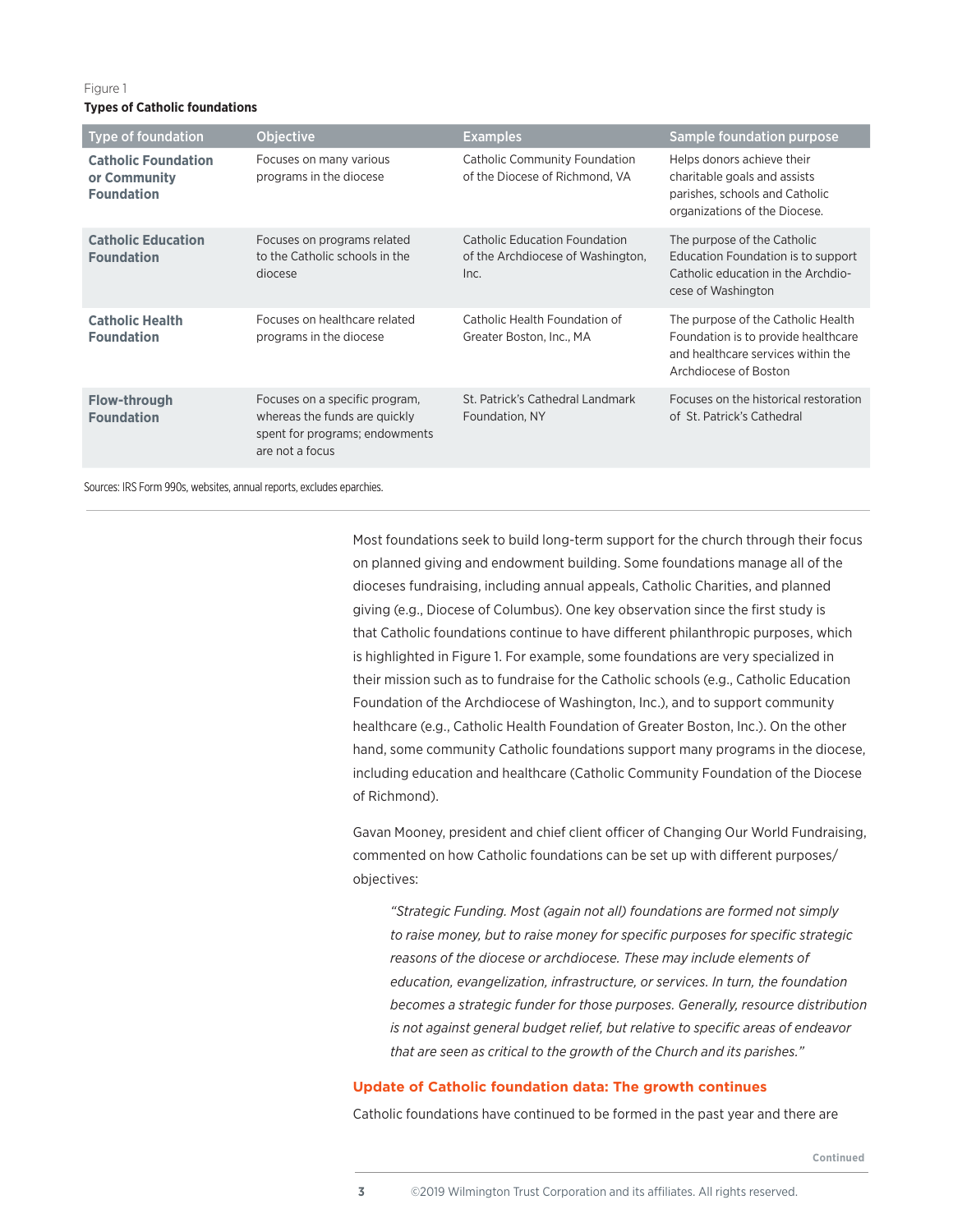#### **Dioceses using separate foundations**

| # of Catholic<br>dioceses in the | # of Catholic<br>foundations            | # of dioceses that<br>use a separate | % of dioceses that<br>utilize a separate | % of dioceses<br>with multiple | <b>Newest</b><br>foundations:                                       | Oldest<br>foundation:                                     |
|----------------------------------|-----------------------------------------|--------------------------------------|------------------------------------------|--------------------------------|---------------------------------------------------------------------|-----------------------------------------------------------|
| U.S.<br>181                      | (includes)<br>dioceses with<br>multiple | foundation<br>147                    | foundation<br>81%                        | foundations<br>26              | <b>Mother Cabrini</b><br><b>Health Founda-</b><br>tion, NYC; The    | <b>Catholic School</b><br>Foundation of<br>the Diocese of |
|                                  | foundations)<br>181                     |                                      |                                          |                                | <b>Catholic Foun-</b><br>dation of Eastern<br><b>North Carolina</b> | Sioux City, IA<br>1902                                    |
|                                  |                                         |                                      |                                          |                                | 2018                                                                |                                                           |

Sources: IRS Form 990s, websites, annual reports, excludes eparchies.

#### Figure 3

## **States/regions without Catholic foundations**

Arkansas | New Hampshire | Virgin Islands

Sources: IRS Form 990s, websites, annual reports, excludes eparchies.

a number of foundations being formed as we speak. We expanded our list of foundations and updated the data. According to the United States Conference of Catholic Bishops, there are 181 archdioceses and dioceses in the U.S. (we excluded the 17 eparchies, which are dioceses of the Eastern Catholic Church). Figure 2 provides a summary of this research and provides some key data on the use of foundations.

There are approximately 181 Catholic foundations in the U.S, which means that 81% of the dioceses have separate foundations. There are 26 dioceses (about 13%) that use multiple foundations such as the Archdiocese of New York (e.g., seven foundations), while most use one foundation. As mentioned earlier, some are full-service Catholic foundations, which oversee all fundraising (e.g., annual appeal, endowment, educational fundraising, etc.), while some are more focused on planned giving or Catholic education. Many of the Catholic foundations have a regional name and focus. In recent periods, some foundations have changed their names to reflect the community missions and independence from the diocese (e.g., Catholic Foundation of Brooklyn and Queens).

Since our first study, we have updated our geographic coverage of foundations. As shown in Figure 3, most states have started foundations in their various dioceses. At this time, Arkansas, New Hampshire and the Virgin Islands do not disclose a Catholic foundation.

#### **Most Catholic foundations were formed in recent decades**

We explore the history of the foundations to better understand when they were formed (see Figure 4). It is interesting to note that almost 69% of the foundations have been formed since 2000. In the past eight years, 41 foundations were formed and there are a number being formed as we write. Fundraising efforts were strained in earlier periods, which resulted in the emergence of these foundations as a way for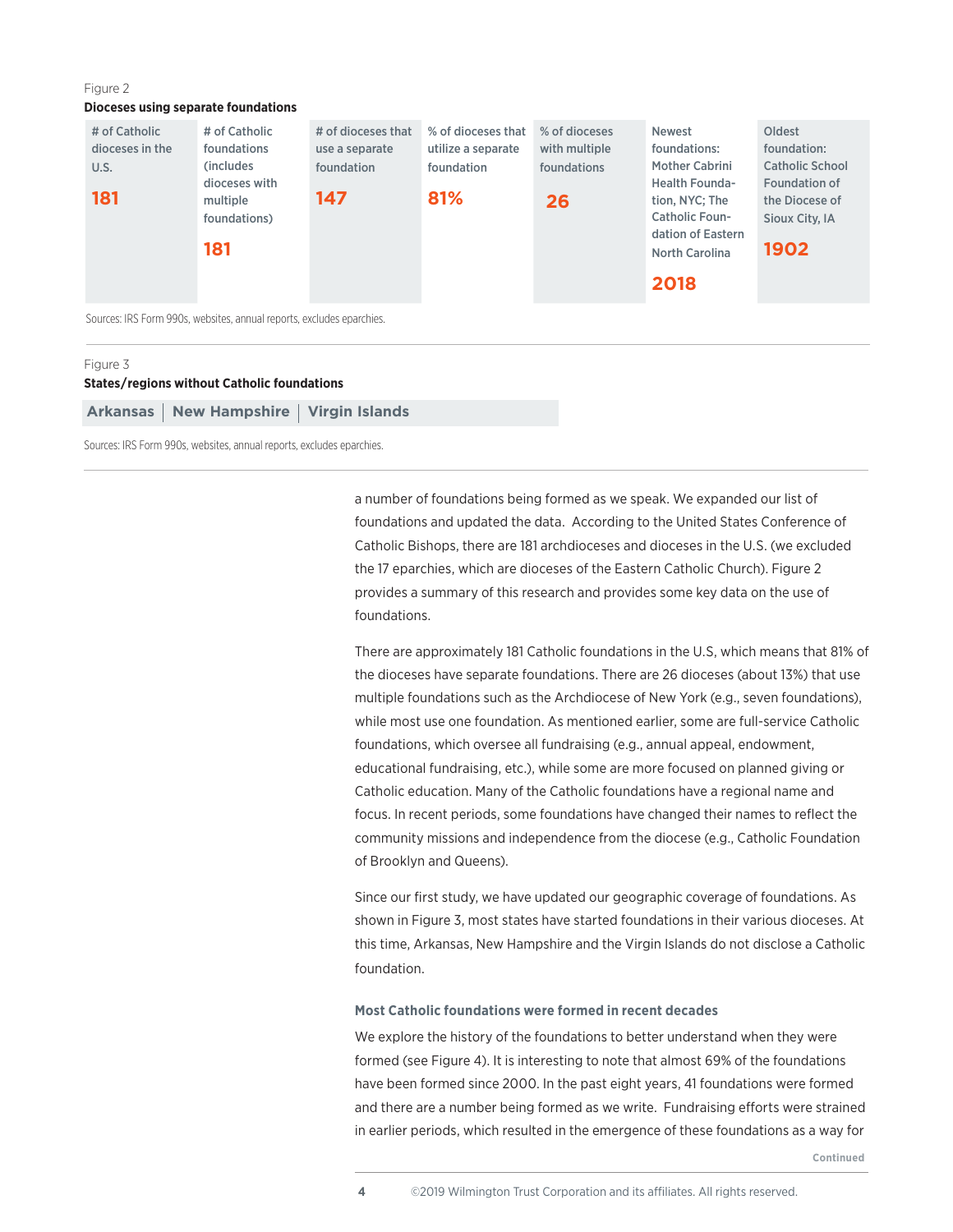## **Start dates for foundations**

|                        | <b>Prior to</b><br>1940 | $1940 -$<br>1960 | $1961 -$<br>1970 | $1971 -$<br>1980 | $1981 -$<br>1990 | 1991-<br>2000 | $2001 -$<br>2010 | $2011 -$<br>present | <b>Total</b> |
|------------------------|-------------------------|------------------|------------------|------------------|------------------|---------------|------------------|---------------------|--------------|
| # of foundations       | $2^{\circ}$             | $\sim$ 3         | $\mathbf{2}$     | 11               | 39               | 46            | 37               | 41                  | 181          |
| % of total foundations | 1%                      | 2%               | 1%               | 6%               | 21%              | 25%           | 21%              | 23%                 | 100%         |

#### Figure 5

#### **Foundations formed since our first study in 2016**

| <b>Foundation Name</b>                                        | <b>Date Started</b> |
|---------------------------------------------------------------|---------------------|
| Mother Cabrini Health Foundation                              | 2018                |
| The Catholic Foundation of Southeastern Massachusetts         | 2018                |
| The Catholic Foundation of Eastern North Carolina             | 2018                |
| Catholic Community Foundation of South Carolina               | 2017                |
| Catholic Community Foundation of San Diego                    | 2016                |
| Upper Peninsula Catholic Foundation                           | 2016                |
| Foundation of the Roman Catholic Diocese of Springfield, Inc. | 2016                |
| Catholic Foundation of the Diocese of Lansing                 | 2016                |
| Hartford Bishops Foundation                                   | 2016                |
| The Catholic Foundation of Michigan                           | 2016                |
| Upper Peninsula Catholic Foundation                           | 2016                |
| Catholic Foundation of Southwestern Michigan                  | 2016                |
| Catholic Schools Endowment Foundation of Oregon               | 2016                |
| Vermont Catholic Community Foundation                         | 2015                |
| Foundations in Education                                      | 2015                |
|                                                               |                     |

Sources: IRS Form 990s, websites, annual reports, excludes eparchies.

the Catholic Church to placate their long-term donors and build back trust. We also highlight the foundations that have formed since our first study in 2016 in Figure 5. The three new foundations announced in 2018 are The Catholic Foundation of Southeastern Massachusetts, the East Texas Catholic Foundation, and the Mother Cabrini Health Foundation.

Patrick Fehring, chairman of the board of the Catholic Foundation of Michigan (currently at \$6 million in endowment assets), commented on why they decided to start a new Catholic foundation:

*"It was clear to us that there is a sincere interest from Catholics to support Catholic organizations and incredible needs throughout the region, but no organization to connect the two. Think how we all will benefit from a professionally managed lay-led Catholic foundation. Think how great the need is for Catholic values and services in today's world. I would argue the need is greater than ever before."*

#### **Largest Catholic foundations continue to grow quickly**

We also rank the top 10 Catholic foundations (those that disclose their data) in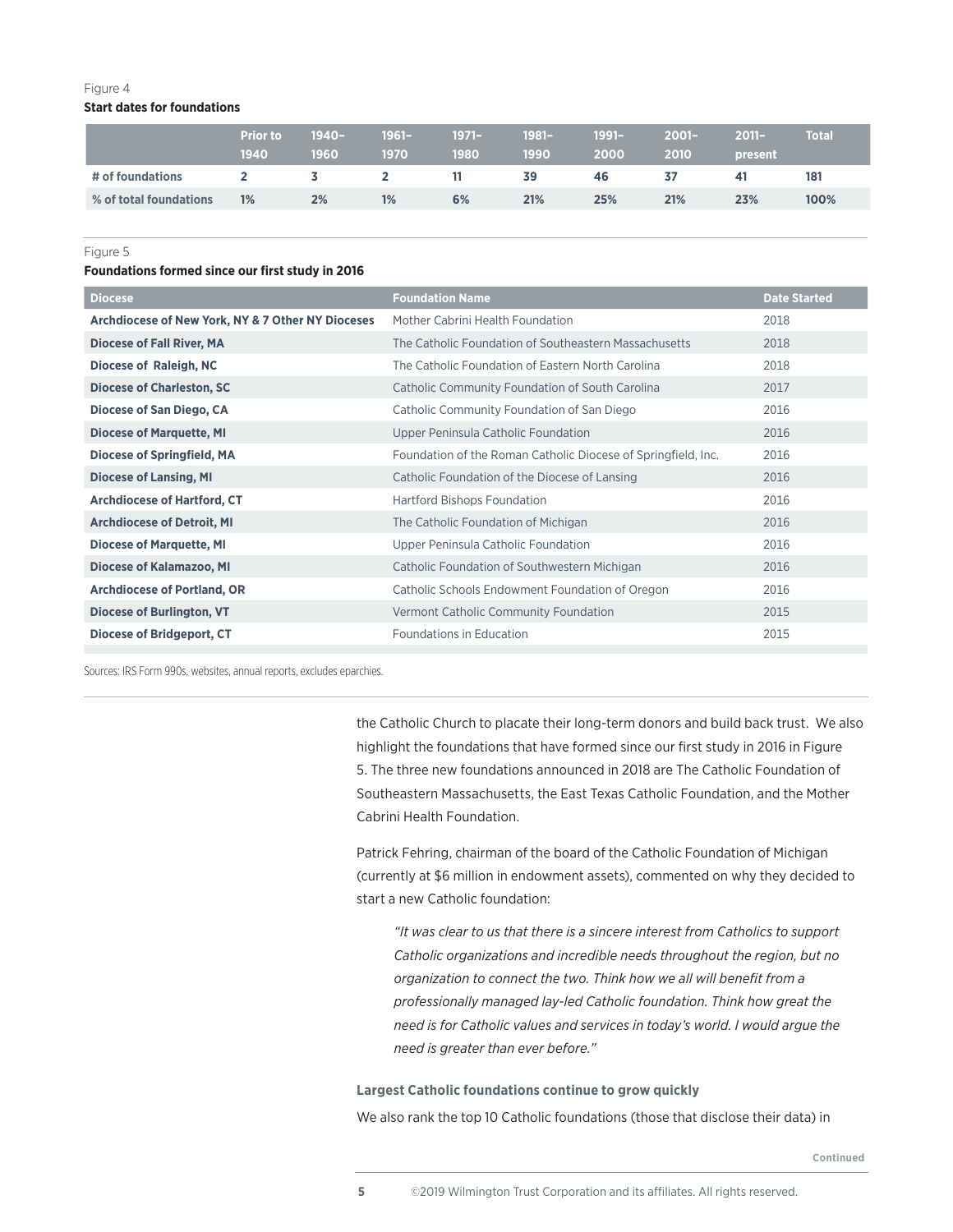#### **Ranking of largest 10 Catholic foundations in U.S** (total long-term investments)

| <b>Rank</b>             | <b>Foundation</b>                                                  | <b>Diocese where foundation</b><br>is located   | <b>Date foundation</b><br>started | <b>Foundation</b><br>type | <b>Total long-term</b><br><b>investments</b> |
|-------------------------|--------------------------------------------------------------------|-------------------------------------------------|-----------------------------------|---------------------------|----------------------------------------------|
|                         | Mother Cabrini Health Foundation                                   | The eight dioceses in the state of<br>New York  | 2018                              | Healthcare                | \$3.2 billion                                |
| $\overline{2}$          | <b>Catholic Community Foundation</b><br>of Minnesota               | Archdiocese of St. Paul and<br>Minneapolis, MN* | 1992                              | Community                 | \$345 million                                |
| 3.                      | Catholic Foundation of Dallas                                      | Diocese of Dallas, TX                           | 1965                              | Community                 | \$219 million                                |
| $\overline{\mathbf{4}}$ | Catholic Education Foundation of<br>Los Angeles                    | Archdiocese of Los Angeles, CA                  | 1987                              | Education                 | \$207 million                                |
| 5                       | Catholic Community Foundation of<br>Los Angeles                    | Archdiocese of Los Angeles, CA                  | 2014                              | Community                 | \$195 million                                |
| 6                       | Catholic Community Foundation in<br>the Archdiocese of Miami, Inc. | Archdiocese of Miami, FL                        | 1998                              | Community                 | \$173 million                                |
| $\overline{7}$          | Catholic Foundation of the Catholic<br>Diocese of Columbus         | Diocese of Columbus, OH                         | 1985                              | Community                 | \$161 million                                |
| 8                       | Catholic Community Foundation Inc.                                 | Archdiocese of Indianapolis, IN                 | 1989                              | Community                 | \$158 million                                |
| 9                       | <b>Catholic Community Foundation</b>                               | Diocese of Cleveland, OH                        | 2000                              | Community                 | \$147 million                                |
| 10 <sup>2</sup>         | New York Catholic Foundation                                       | Archdiocese of New York, NY                     | 2006                              | Community                 | \$137 million                                |

\*Located in the Archdiocese of Saint Paul and Minneapolis but serving several dioceses in the state of Minnesota.

Source: Ranking of foundations that provided their IRS Form 990, annual report, audited financials, or were interviewed.

the U.S., which is listed in Figure 6. The largest Catholic foundation is now the Mother Cabrini Health Foundation and was founded in New York State by the eight dioceses to support healthcare efforts. This is followed by the Catholic Foundation of Minnesota at \$345 million in assets, with the Catholic Foundation of Dallas at \$219 million. Most of the largest foundations are Catholic community foundations.

It is interesting to note that the 10 largest Catholic foundations represent 52% of total foundation assets, which includes the \$3.2 billion Mother Cabrini Health Foundation, and that there are 42 foundations with over \$50 million in assets. Most foundations are growing very quickly, with the Catholic Community Foundation of Richmond, for example, up 30% in the recent fiscal year (includes donations) according to their June 30, 2017 annual report.

On May 8, 2018, *Catholic New York* announced a major development in the Catholic foundation sector as the Catholic dioceses of New York formed the *Mother Cabrini Mission Foundation,* which is expected to be at about \$3.2 billion. According to a Crain's New York Business article:2

*The foundation was created using the proceeds from the sale of the church's nonprofit health plan, Fidelis Care, to publicly traded Centene Corp. for \$3.75 billion. That deal has received approval from the state departments of Health and Financial Services but still needs the green light from the state Attorney General.*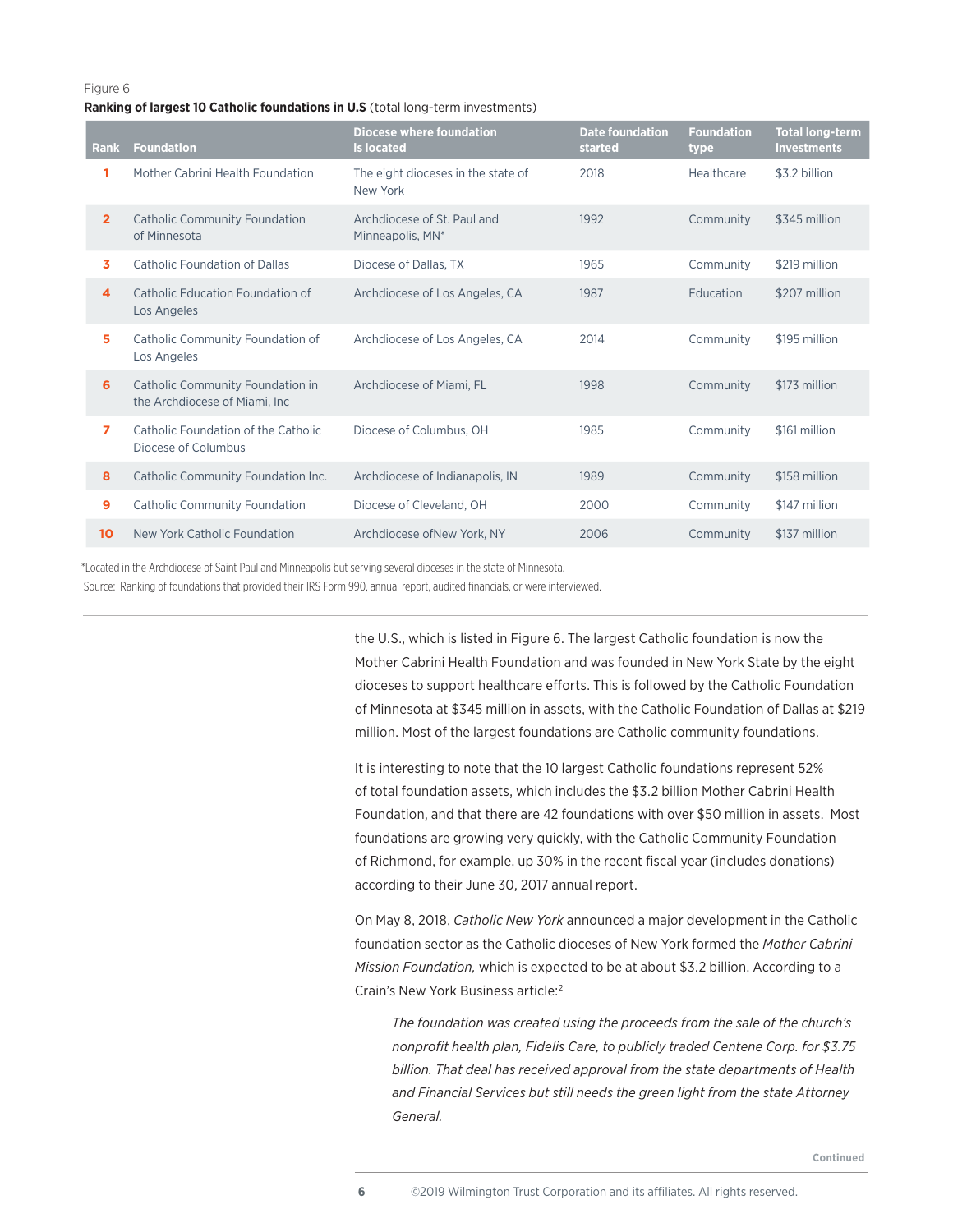**Endowment investment observations\***

|                                                        | 2018 Study \$         | 2016 Study \$        | Change % |
|--------------------------------------------------------|-----------------------|----------------------|----------|
| Total Foundation Assets/(# of All Foundations)         | \$9.5 billion (181)   | \$4.6 billion (143)  | 106%     |
| <b>Average Foundation Assets/(# of LT Foundations)</b> | \$38.1 million (164)* | \$33.6 million (138) | 13%      |
| <b>Median Foundation Assets/(# of LT Foundations)</b>  | \$20.0 million (173)  | \$16.6 million (138) | 21%      |

\* Excludes the \$3.2B NY Mother Cabrini Health Foundation.

*The charity's endowment would make it the ninth-largest in the metro area, according to Crain's list of the largest foundations. It would be similar in size to Carnegie Corp. of New York and the Simons Foundation.*

*Known as the Mother Cabrini Health Foundation, the new entity announced 12 board members Tuesday drawn from health care, finance and philanthropy. They will be led by board Chair Al Kelly, CEO of Visa and a trustee at New York-Presbyterian Hospital.*

## **Investment update: Importance of building a strategic endowment plan**

Just like secular community foundations have grown their endowments over the years, the Catholic dioceses have observed the importance of building endowment funds for the stability and future mission of the church.

Overall, we estimate (see Figure 7) that there is currently over \$9.5 billion of total assets invested in Catholic foundations in the U.S, versus \$4.6 billion in the prior study, which is impacted greatly by the newly formed Mother Cabrini Health Foundation of \$3.2 billion (supporting New York's eight dioceses); new foundations formed and other foundations were recoded that disclosed information on their foundations.

As part of our ongoing coverage of Catholic foundations, we are able to ascertain investment assets for each of the foundations in the U.S. We estimate that the average foundation is at approximately \$38.1 million, with the median foundation at \$20.0 million; the foundations range from under \$1 million to \$3.2 billion. In our 2016 report, we reviewed Catholic foundation investment strategies including a discussion on the different investment models utilized. They vary from a stand-alone investment consultant (all the services are separate, or unbundled) to a fullybundled solution (all services included under one price and one relationship) using a discretionary manager called an Outsourced Chief Investment Officer, or OCIO).

Many of the Catholic foundations report that they have restricted assets, which means that their foundations are comprised of funds that donors have restricted and are perpetual in nature. For example, the Diocese of Brooklyn shows \$61 million in long-term investments, whereas \$47 million, or 76% of the endowment, is donor restricted.<sup>3</sup> This shows that the foundations are having success in their planned giving marketing strategies, which focus on bequests, charitable gift annuities, charitable trusts, and endowments, just to name a few.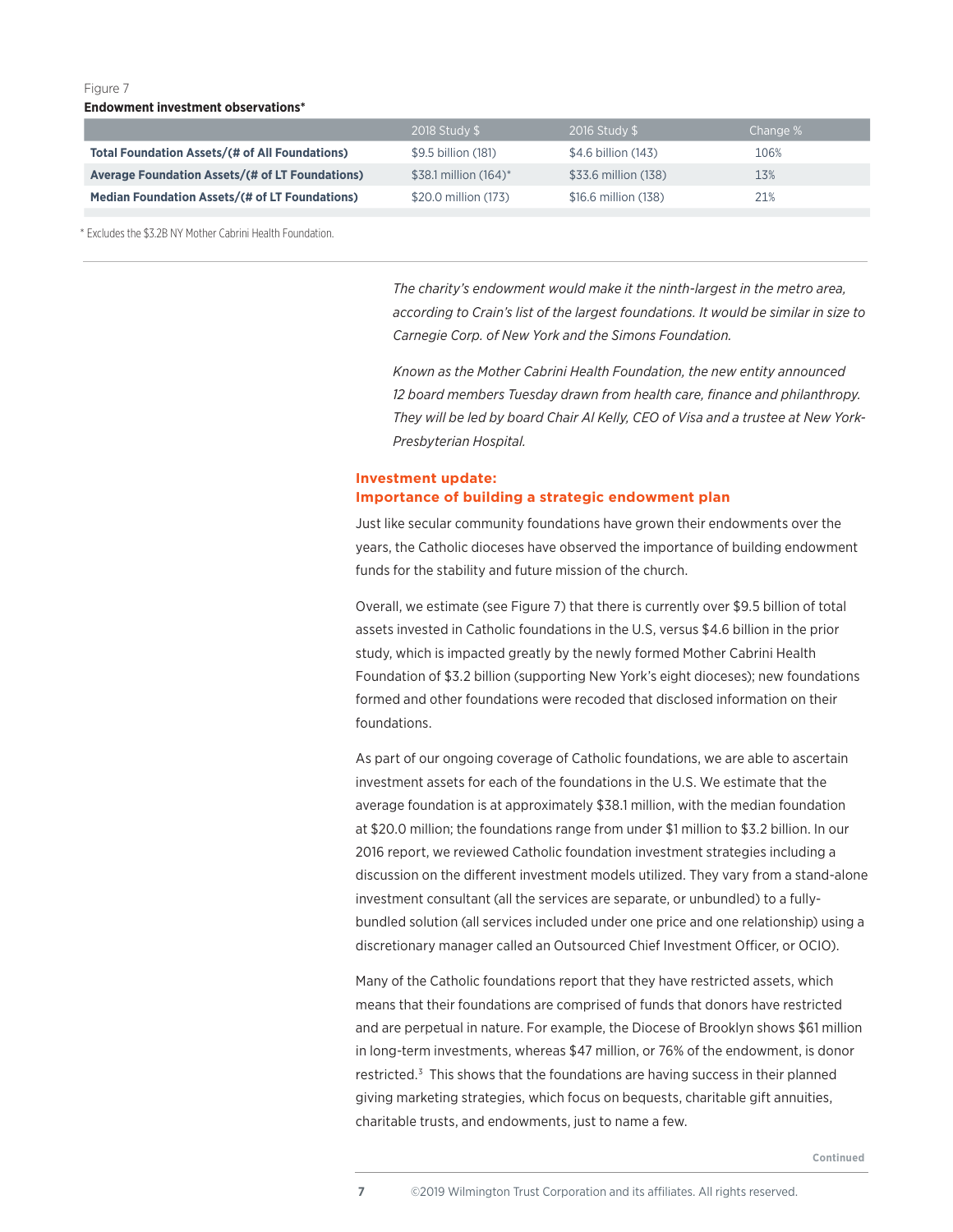## Figure 8 **Catholic foundations: Sampling of most recent growth rates**

| <b>Growth rate ranking</b> | <b>Catholic foundation</b> | U.S. region | Most recent annual growth rate |
|----------------------------|----------------------------|-------------|--------------------------------|
|                            | Foundation A               | Northeast   | 267%                           |
| $\overline{2}$             | Foundation B               | Southeast   | 52.5%                          |
| 3                          | Foundation C               | Northeast   | 38.6%                          |
| $\overline{4}$             | Foundation D               | Northeast   | 33.7%                          |
| 5                          | Foundation E               | Northeast   | 30.5%                          |
| 6                          | Foundation F               | Northeast   | 25.7%                          |
| 7                          | Foundation G               | Southwest   | 22.2%                          |
| 8                          | Foundation H               | Southwest   | 20.3%                          |
| 9                          | Foundation I               | Southwest   | 18.9%                          |
| 10                         | Foundation J               | Southwest   | 17.8%                          |

Assumes: This list includes foundations over \$25M and looks at their most recent published information. Source: IRS Form 990s, websites, annual reports. Sample of 50 foundations.

**"The most successful endowment committees recognize that an endowment fund can be grown more effectively and quickly through additional contributions than through investment returns."**  —*Lutheran Community Foundation*

**To read more about Wilmington Trust's outlook for markets and the economy, please visit our dedicated Capital Markets Forecast resource center.** 

## **Taking a holistic approach to endowment/foundation management**

One key observation from our study is how there has been significant growth at many of the Catholic foundations, which is shown in Figure 8. As with all types of public charities (fundraising foundations), the most successful foundations grow themselves most effectively by focusing on both their fundraising and investing strategies, hand-in-hand. This is crucial because over the next decade, future portfolio returns are expected to be lower than historical returns, which will limit the growth of the investments from an internal performance perspective. It will be crucial to look externally to grow the endowment through new gifts. Thus the fundraising side of the program will have a great impact for endowments/ foundations as a key way to grow. For example, planned giving strategies are a very important way to increase endowment/foundation funds.

Started in 1983, Andrea Krupp, executive director of the Catholic Foundation of Rhode Island, commented on the importance of planned gifts as a way to grow the foundation from the fundraising side. *"These gifts are managed in such a way as to optimize income and/or estate tax savings, to provide a secure income, or to advance particular charitable interests, while building the Catholic endowment and creating an enduring legacy."*

## **Developing an endowment plan: The strategic endowment plan**

One way to memorialize the growth strategy of a foundation is to develop a comprehensive game plan or a strategic endowment plan (SEP). The SEP provides a summary of the nonprofit endowment/foundation's history as well as its goals and future growth strategies. The SEP complements the investment policy statement and gift acceptance policy. It also requires a dialogue between the finance staff and development staff, which is a very important relationship. Here is an example of some of the areas that can be included in an SEP.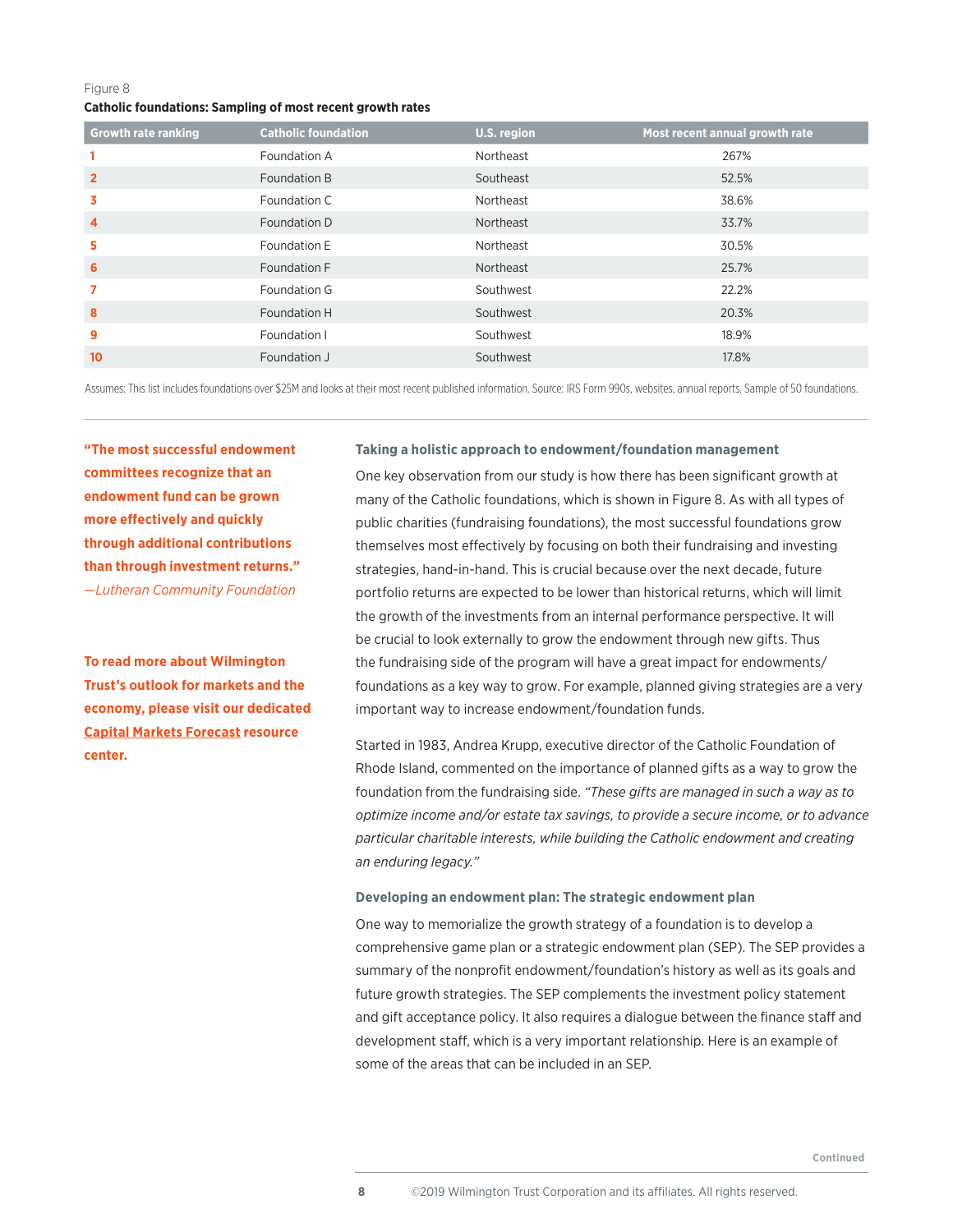## **Strategic endowment plan summary: Endowments & foundations**

## **History of the Foundation**

- Why and how was the foundation started?
- What is the objective of the foundation?
- What is the asset level goal of the foundation?

## **Increasing the Foundation Assets Through Fundraising**

- What are the different ways to grow the foundation assets?
- How can fundraising benefit a foundation?
- How do your peer organizations build endowment?

## **Increasing the Foundation Assets Through Investment Management**

- What are the growth expectations of the endowment/foundation?
- Are these realistic given current markets?
- Are the investments on track?
- Does the current asset allocation make sense?

## **Endowment Game Plan**

- What type of endowment disclosure:
	- Is there a named endowment process?
- Are we receiving value added services from our advisor?
- Do we complete an annual peer analysis to compare the Catholic foundation against other foundations?
- Have we considered an investment advisory RFP process?
- What are the endowment/foundation trends we are following?

## **Catholic foundations in the news: New foundation headlines**

Catholic Foundations continue to be a fast growing sector and we continue to follow their headlines and track related trends across the U.S. Please see some important examples below:

*Mother Cabrini Health Foundation to Serve New Yorkers in Need Catholic New York;* May 8, 2018

*Seeking Director of Newly-formed Catholic Foundation (The Catholic Foundation of Southeastern Massachusetts) The Anchor;* January 10, 2018

*New Catholic Foundation Releases Annual Report* Diocese of Marquette website: February 13, 2018

*New Lay-led Catholic Philanthropy Effort Seeks to Be a Conduit of Giving The Michigan Catholic;* October 5, 2017

*Vermont Catholic Community Foundation Tops \$10 Million Vermont Catholic;* October 31, 2017

*Hartford Bishop's Foundation Funds New Initiatives in Catholic Education and Faith Formation Catholic Transcript online;* March 4, 2018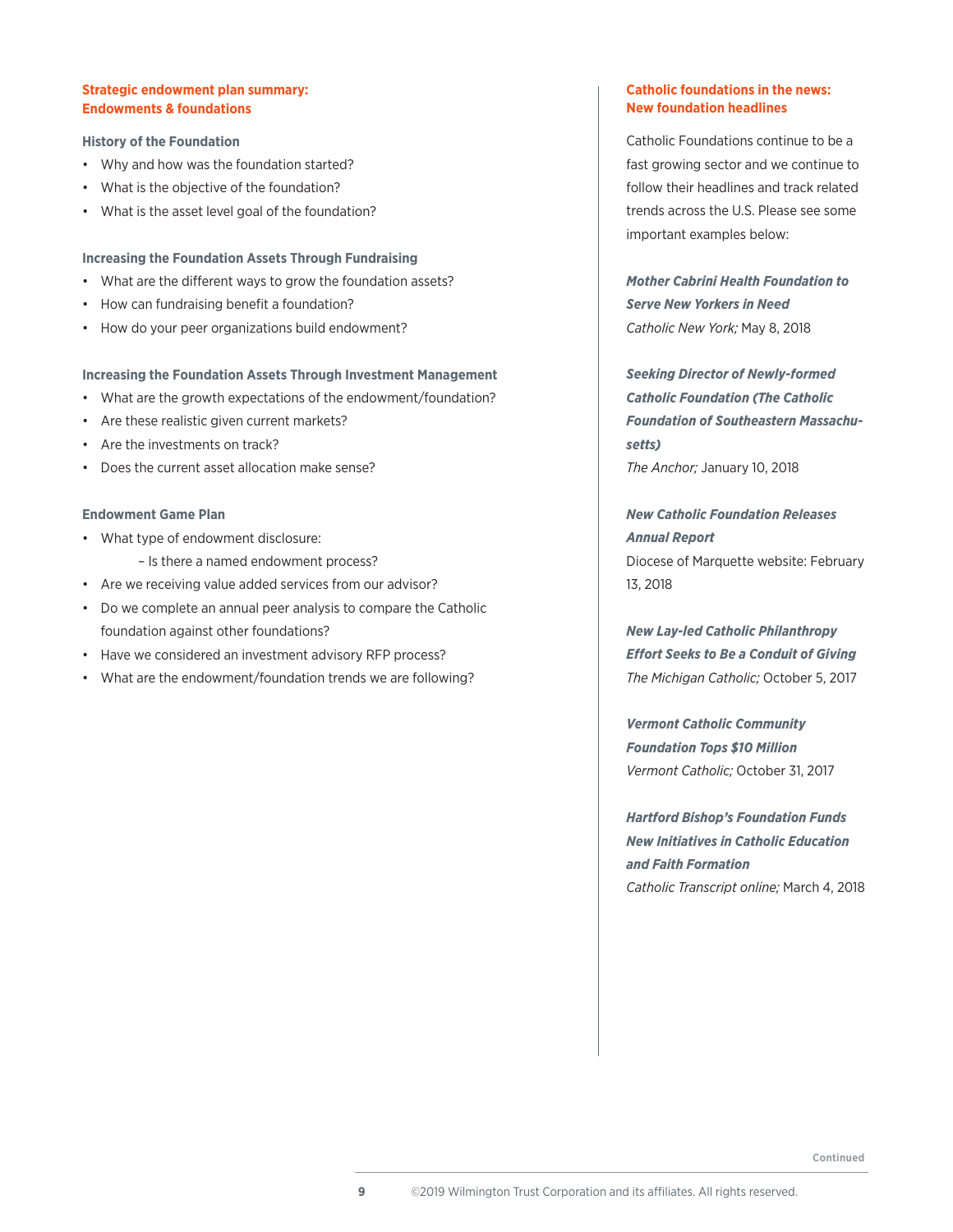## **Catholic foundation trends**

- **1.** It's an evolving industry with many different models. It's a "tale of two cities" where there are both large and very small foundations.
- **2.** New foundations have been formed, and a number of dioceses are developing strategic plans to form new foundations.
- **3.** Some foundations operate closely to the diocese, even though they promote their independence from the church. Some foundations are moving towards the independent foundation model.
- **4.** More foundations are rebranding and developing broader missions as a result of legal and donor concerns.
- **5.** Foundations are starting to invest and build their fundraising/governance infrastructure as well as provide additional financial disclosure.
- **6.** Foundations continue to seek more Catholic foundation industry and comparative data to help them be more successful.

## **Current U.S. Catholic foundation statistics**

- 181 separate Catholic foundations are in the U.S., which represent 181 dioceses. More foundations being formed
- 81% of dioceses have separate foundations
- 26 dioceses utilize multiple foundations for different purposes
- Total U.S. long-term foundation investments are over \$9.5 billion
- Average and median foundations size are \$38.1 million and \$20 million, respectively
- Top 10 foundations have 52% of all assets, with 42 foundations with over \$50 million
- Three largest foundations: Mother Cabrini; St. Paul, MN; Dallas
- Many foundation assets are growing quickly
- A holistic approach is helping foundations grow
- States/regions having no Catholic foundations: Arkansas, New Hampshire, Virgin Islands
- There are examples of greater disclosure and marketing (to be covered in a new report over the next couple of years)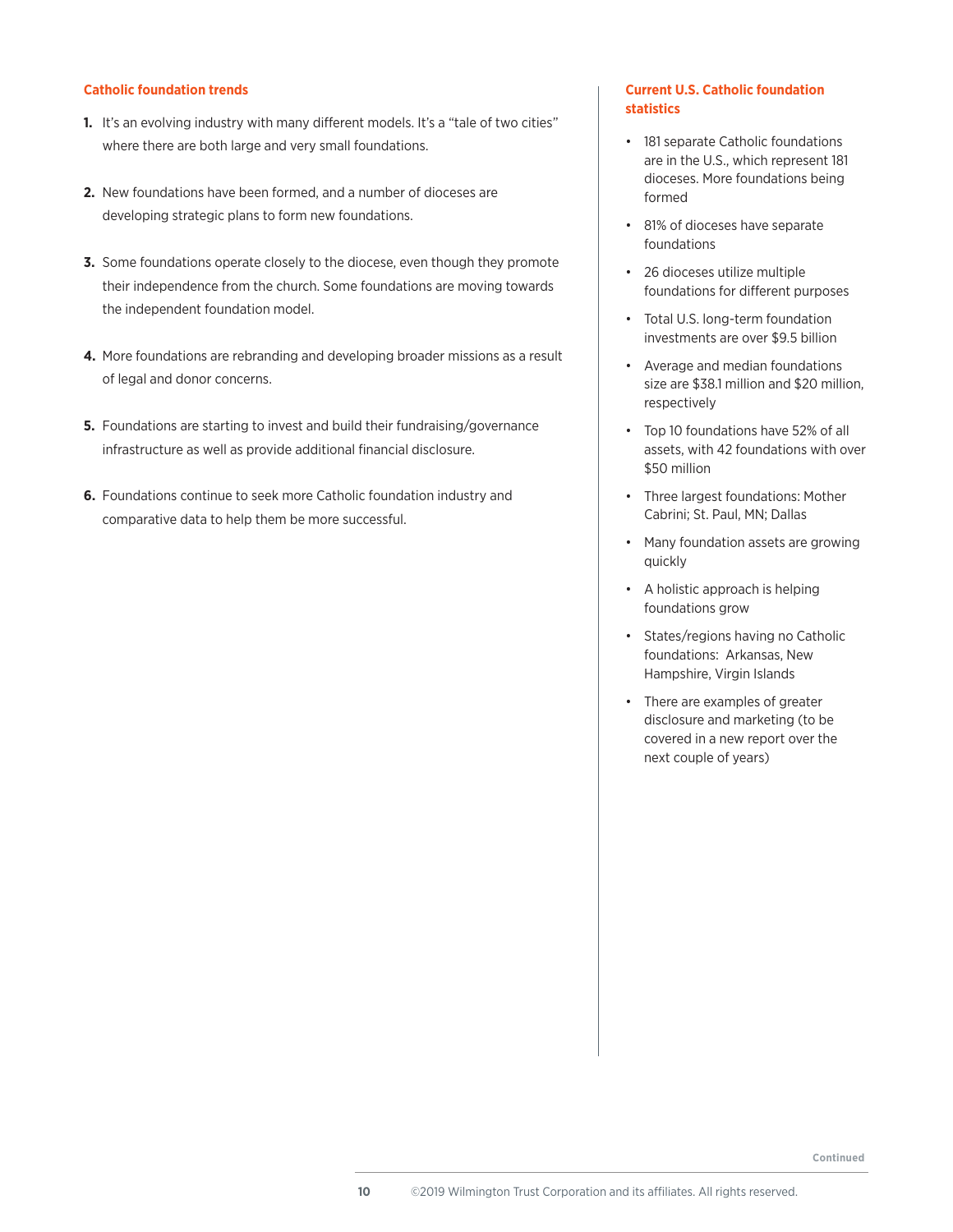#### **Conclusion**

This updated research report shows that Catholic foundations have become a national trend and continue to advance at a fast pace in the United States. Catholic foundations have been evolving over the past few decades and have followed in the footsteps of other types of religious organizations, as well as secular community foundations.

Based on our updated research, there are now approximately 181 (earlier study 143) foundations and that 81% of the 181 dioceses utilize separate foundations. A number of dioceses have formed or plan to form new foundations. We also observe that there are different types of Catholic foundation models, such as community foundations, educational foundations, and healthcare foundations. In our earlier study, we noted that only 62% of the foundations provide any financial disclosure to the marketplace; this is changing as a greater number of foundations are now providing financials and annual reports on their websites.

As part of this new report, we reviewed all of the Catholic foundations in the United States to get their current assets and growth trends. We spoke with a number of foundations that are considering a new foundation or just starting a new foundation. We completed a listing of 181 foundations in the U.S; this includes a full listing of their asset totals, ranking, and growth rates. We have also tracked the reporting policies of each foundation, which will be covered in a later report. Its estimates that there are over \$9.5 billion invested in these foundations, with the average foundation assets at \$38.1 million and the median foundation at \$20 million. There are 42 foundations that have investment assets over \$50 million.

*"It is no coincidence the growth of Catholic foundations since the 1980's closely mirrors the steady increase in planned gifts and legacies by Catholics throughout the country. Consistent with philanthropic growth in other nonprofit sectors, Catholic foundations and community foundations are witnessing new levels of generosity and importance. Recent studies have indicated that high net worth individuals have adjusted their giving behavior and are thus far more discerning about their choices of charities. In addition, donors are particularly interested in how impactful their philanthropy and stewardship will be and how it can foster a significant difference to support a specific mission. Catholics for decades have been extraordinarily generous and they intend their resources to provide for sustainable impact as they cherish the outreach to the poor, the underserved, the aged, and those seeking a quality faith-based education."* 

—Thomas Kissane, Principal & Managing Director, CCS Fundraising

As we help our endowment and foundation clients throughout the U.S., we will continue to focus on the development of a strategic endowment plan, which helps a Catholic foundation to memorialize their growth plan and develop strategies to get there. The strategic endowment plan helps a Catholic foundation to focus on a holistic approach, which includes both endowment performance and endowment fundraising. Catholic foundations will continue to be a fast growing philanthropic sector.